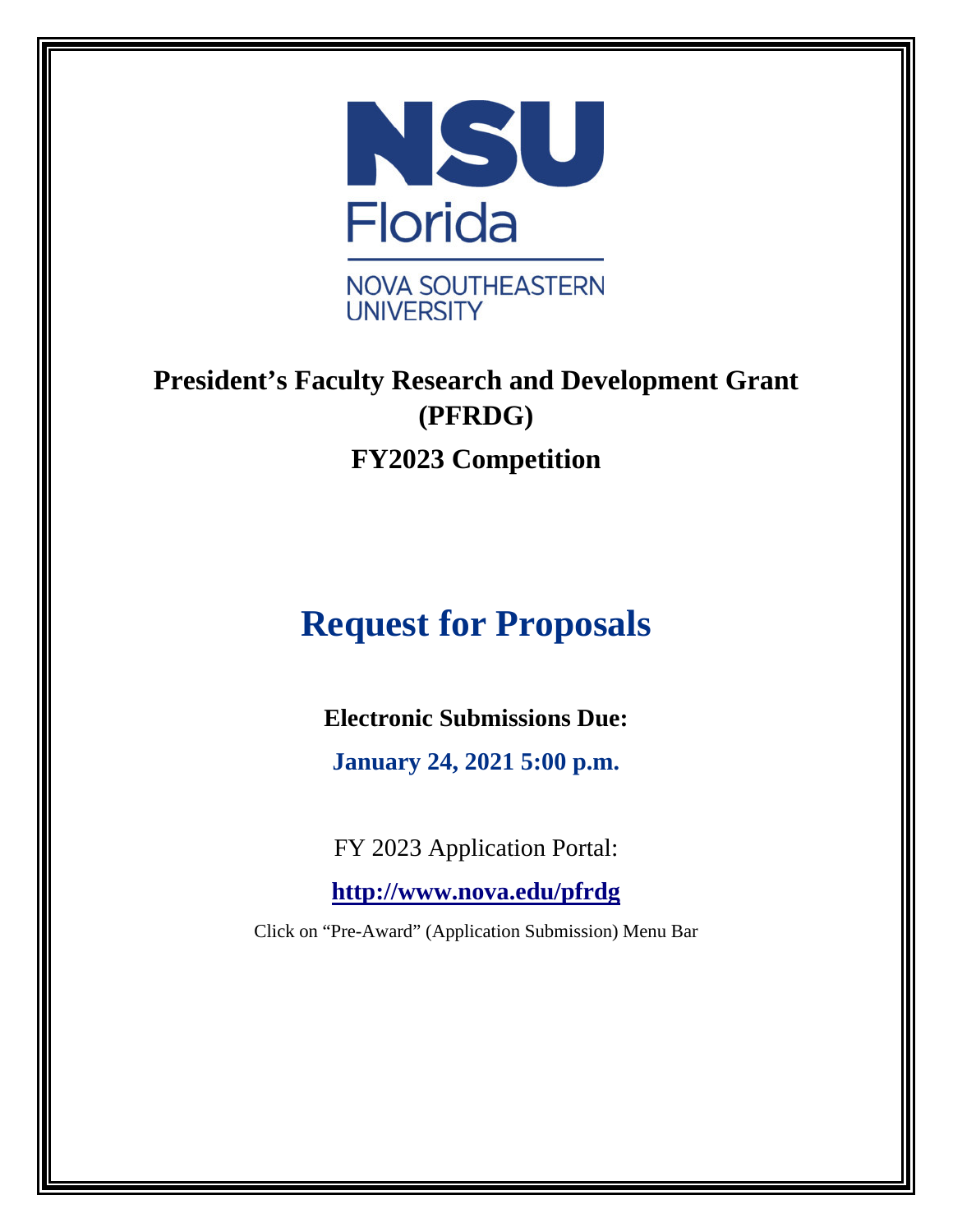#### $\mathbf{1}$ **TABLE OF CONTENTS**

| 2  |       |  |  |  |  |
|----|-------|--|--|--|--|
| 3  |       |  |  |  |  |
| 4  |       |  |  |  |  |
|    | 4.1.1 |  |  |  |  |
|    | 4.1.2 |  |  |  |  |
| 5  |       |  |  |  |  |
| 6  |       |  |  |  |  |
| 7  |       |  |  |  |  |
|    | 7.1   |  |  |  |  |
|    | 7.2   |  |  |  |  |
|    | 7.3   |  |  |  |  |
|    | 7.4   |  |  |  |  |
| 8  |       |  |  |  |  |
|    | 8.1   |  |  |  |  |
|    | 8.2   |  |  |  |  |
|    | 8.3   |  |  |  |  |
|    | 8.4   |  |  |  |  |
|    | 8.5   |  |  |  |  |
|    | 8.6   |  |  |  |  |
|    | 8.7   |  |  |  |  |
|    | 8.8   |  |  |  |  |
|    | 8.9   |  |  |  |  |
|    |       |  |  |  |  |
|    |       |  |  |  |  |
| 9  |       |  |  |  |  |
| 10 |       |  |  |  |  |
| 11 |       |  |  |  |  |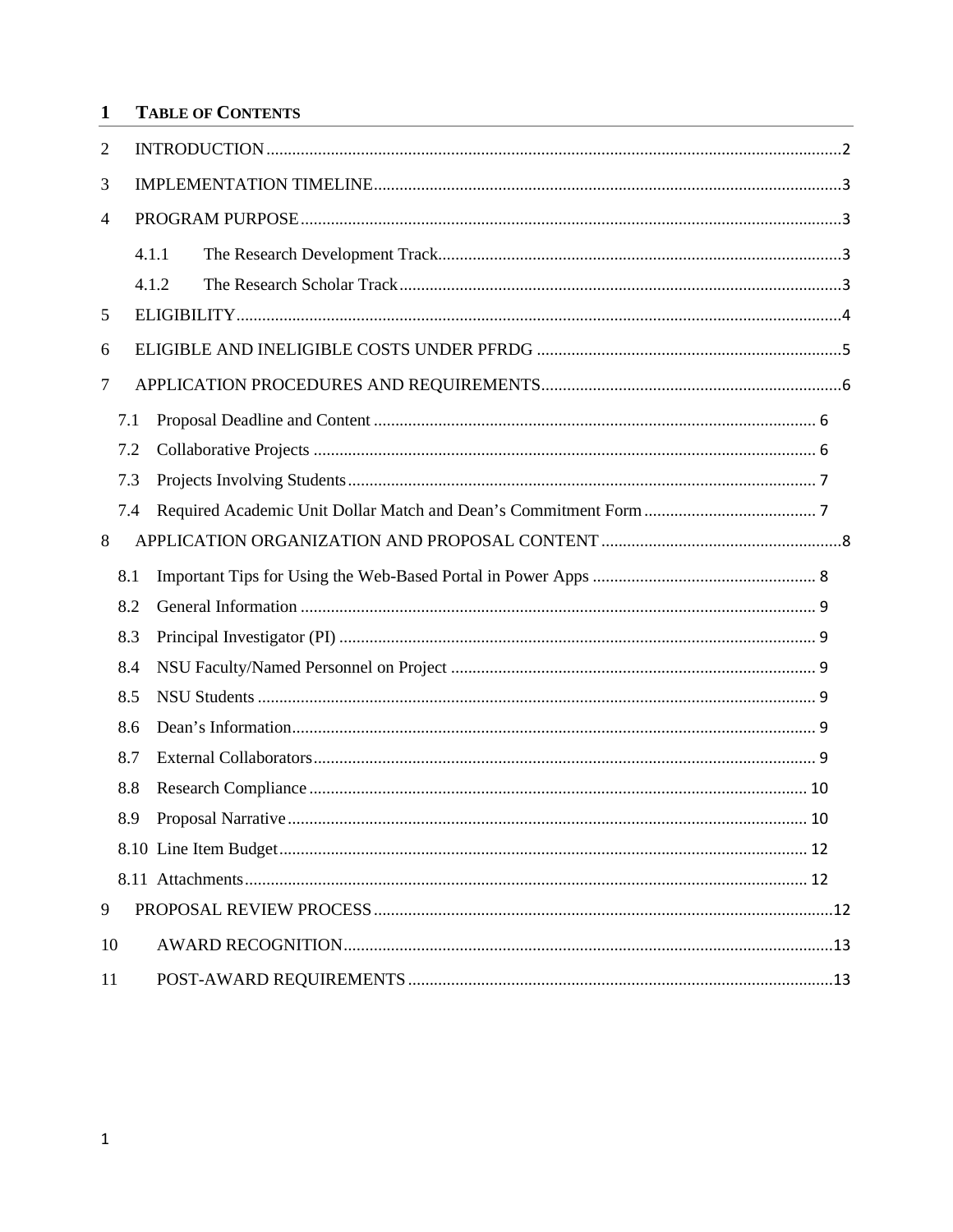# <span id="page-2-0"></span>**2 INTRODUCTION**

To meet the needs of its many constituencies, the University has developed a Mission Statement that addresses the contemporary needs of students, faculty and staff, and community members throughout South Florida, other areas in Florida, and other states and international locations served through distance education:

*The mission of Nova Southeastern University - a selective, docotoral research university - is to deliver innovative academic programs in a dynamic, lifelong learning and research environment fostering integrity, academic excellence, leadership, and community service through engaged students, faculty, and staff.*

In 1999, in support of the University's mission, and to recognize and support NSU faculty in their research endeavors, President Ray Ferrero, Jr. initiated the program now known as the President's Faculty Research and Development Grant (PFRDG). From the beginning, the NSU Board of Trustees allocated \$2,000,000 to sustain PFRDG, which is now entering its twenty-third application cycle.

Today, PFRDG directly supports Vision 2025's research-focused core values and strategic priorities by providing seed money for new research areas for which external funding will be sought, or to move current research initiatives to new levels of competitiveness for external funding. Because PFRDG leverages significant university resources to grow externally funded research activities, the program receives a considerable level of attention and support from the University's administration. A secondary PFRDG track also supports a small number of awards for scholarly research that contributes to general knowledge of the discipline, but for which external funding is not a likely or expected outcome.

In the history of the PFRDG program, the university has invested \$5.6 million in support of faculty research and scholarship. Recently funded studies include:

- Assessing Secondary Plastics Contamination Pathways in Coastal Seabirds
- Weight Stigma and Couple Functioning: A Longitudinal Actor-Partner Investigation
- A Novel Vaccine Strategy to Elicit Protective Antiody Responses Against HIV-1
- Development of Ultra-Fast Oral Disintegrating Tablets for Pediatric Preanethesia
- Microbiota Dysbiosis and Oxidative Stress: Post-COVID Sequalae & ME/CFS

Such projects not only improve societal knowledge, but also engage the NSU community in research and scholarship, enhance students' academic experiences, and foster faculty members' pursuits of externally funded research.

For more information about PFRDG, please refer to [www.nova.edu/pfrdg](http://www.nova.edu/pfrdg) and the contact information provided on page 13 of these guidelines.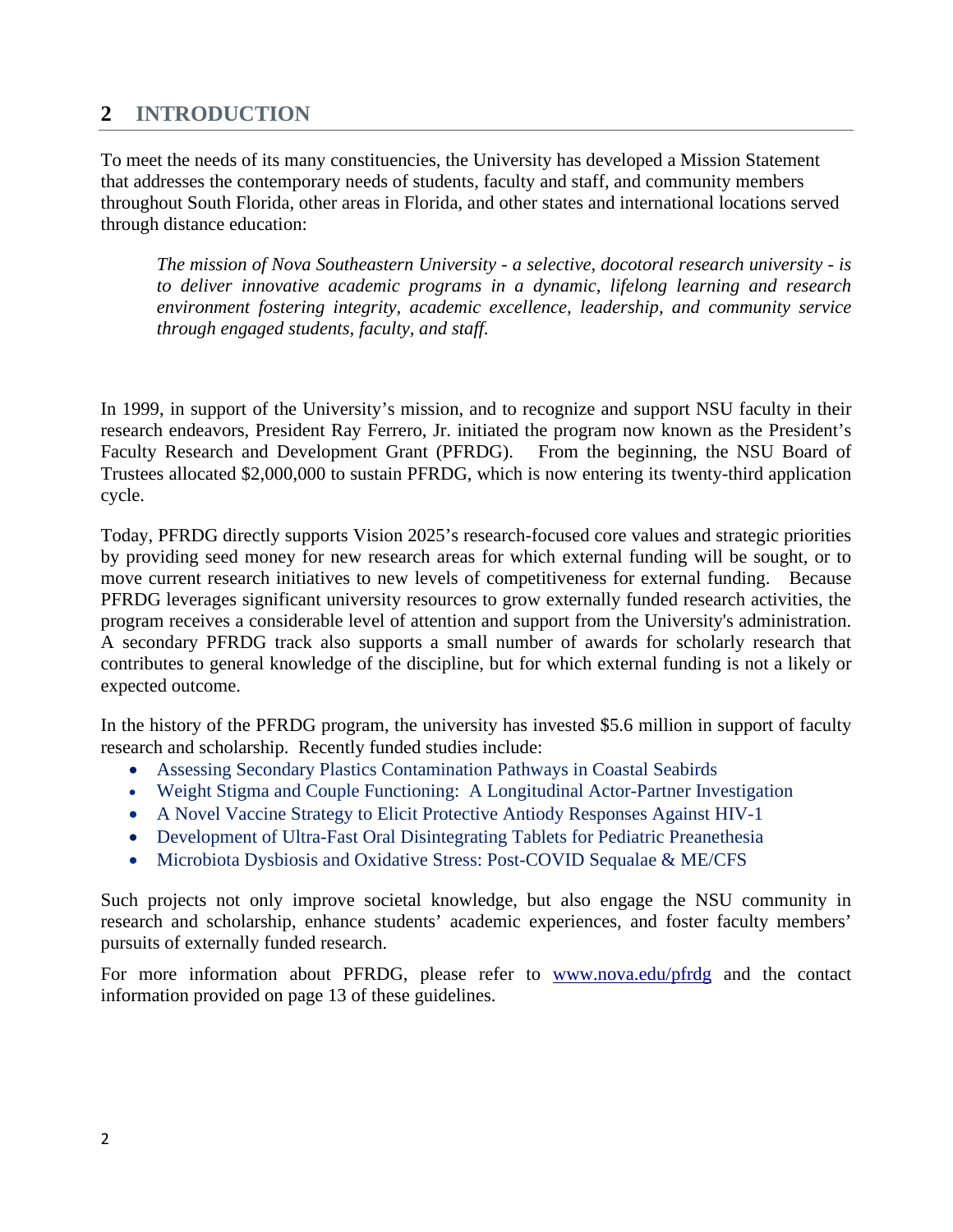## <span id="page-3-0"></span>**3 IMPLEMENTATION TIMELINE**

The FY2021 President's Faculty Research and Development Grant (PFRDG) implementation timeline is as follows:

| <b>January 24, 2022:</b>     | Electronic proposals due on the portal by 5:00 p.m.        |
|------------------------------|------------------------------------------------------------|
| <b>January 25, 2022:</b>     | Screening completed and proposals routed electronically to |
|                              | reviewers                                                  |
| • April 1, 2022:             | Ratings submitted by review panels to the OSP              |
| • April 25, 2022:            | Final award selections made by the President               |
| • May 13, 2022:              | Notification letters sent to the Principal Investigators   |
| • To Be Announced:           | <b>PFRDG</b> Recognition                                   |
| $\blacksquare$ July 1, 2022: | Earliest date FY2023 awards may begin                      |

#### <span id="page-3-1"></span>**4 PROGRAM PURPOSE**

The PFRDG program is designed to support work that:

- 1. represents new or expanded research and development activity for the university;
- 2. falls within both the university's and the academic unit's identity, goals and mission;
- 3. expands the knowledge and understanding of the academic community;
- 4. is disseminated, through professional review, outside of the university; and represents a new research area for which external funding will be sought; advances an existing research project to a new level of competitiveness for external funding (including developing new research technologies at NSU); or supports scholarly activities that contribute to general discipline knowledge, but are not expected to lead to external funding (see PFRDG Tracks below).

Special priority will be given to activities that include an interdisciplinary, collaborative component while achieving the above stated objectives.

There are two categories of funding, as described below.

#### <span id="page-3-2"></span>4.1.1 The Research Development Track

This track is the traditional PFRDG program, and will continue to provide funding up to \$15,000 for research projects needing seed money for a new research area for which external funding will be sought, or that will move an existing project to a new level of competitiveness for external funding, including developing new research technologies at NSU that enhance capacity to generate preliminary data.

#### <span id="page-3-3"></span>4.1.2 The Research Scholar Track

This track is designed to provide up to \$3,000 for a small number of scholarly research projects that contribute to general knowledge of the discipline, but for which external funding is not a likely or expected outcome. Funding will support activities such as publications in scholarly journals, book chapters, or exhibitions, as examples. Applicants in the disciplines of Humanities and Social Sciences (including Education, Business and Law) are encouraged to participate.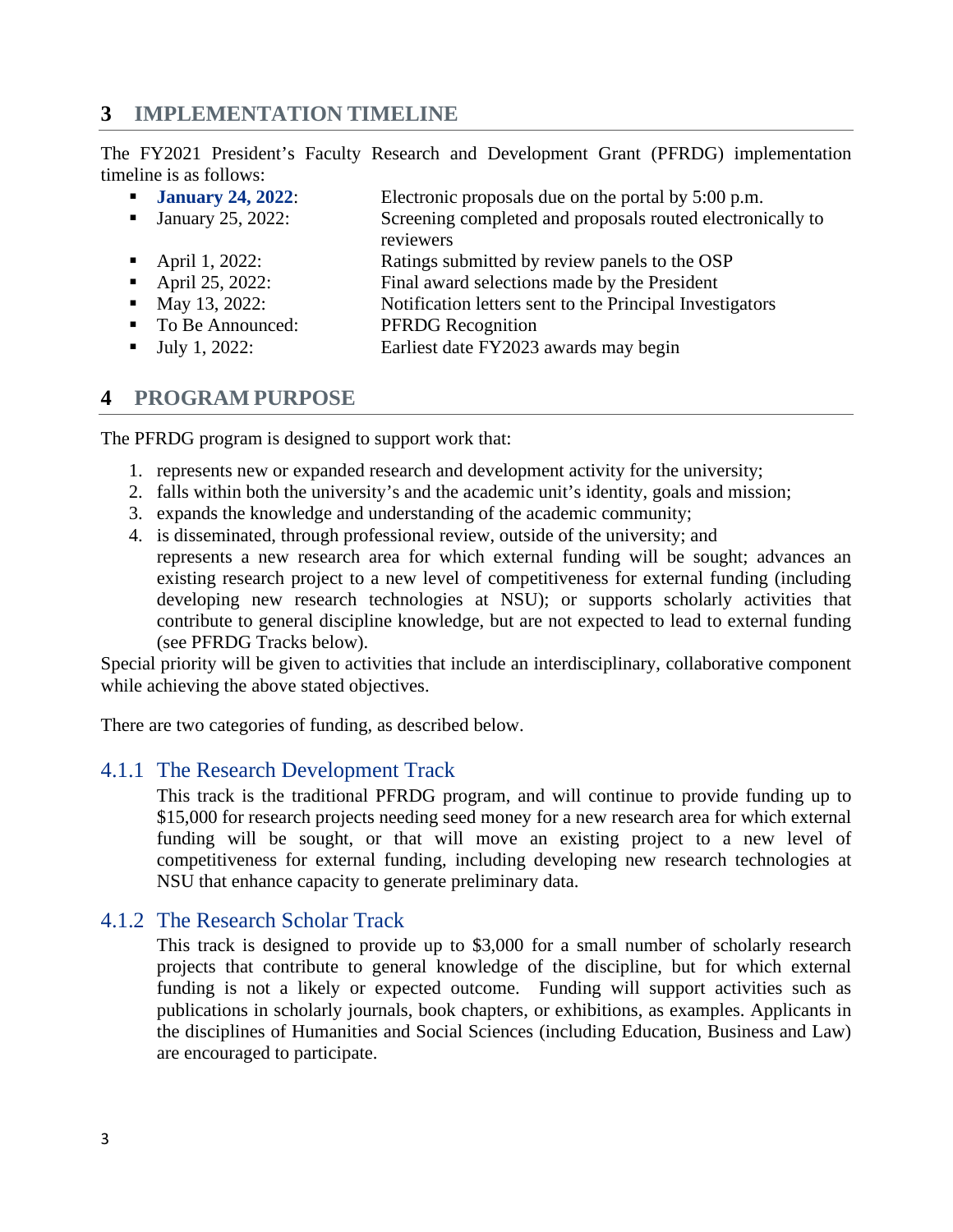# <span id="page-4-0"></span>**5 ELIGIBILITY**

Individuals who are eligible to apply for external awards under the [Principal Investigator Eligibility](http://www.nova.edu/portal/osp/policies/forms/PI-exception-approval-form.pdf)  [policy](http://www.nova.edu/portal/osp/policies/forms/PI-exception-approval-form.pdf) #3.1 [\(https://www.nova.edu/portal/osp/policies/forms/PI-exception-approval-form.pdf\)](https://www.nova.edu/portal/osp/policies/forms/PI-exception-approval-form.pdf) can apply for PFRDG awards. This includes full-time faculty members, full-time research scientists, associate research scientists, full-time administrators with faculty rank, and professional staff (when research is part of their official duties). *Individuals requiring an exception to apply for external funds under the Principal Investigator Eligibility policy are not eligible to apply to the PFRDG program.* Individuals who serve as reviewers for the PFRDG competition are eligible to submit an application.

**All individuals must have non-sponsored effort available in order to serve either as an applicant or a reviewer.** Applicants who are 100% funded by sponsored awards must obtain certification from their Dean that effort will be adjusted, in accordance with any sponsor requirements, prior to any PFRDG award being made so that sufficient non-sponsored time is available to work on the project.

**Eligible applicants are only allowed to submit one PFRDG application per grant cycle as lead Principal Investigator (PI),** but an individual may participate as a collaborator on multiple applications. Applicants may not apply for both a Research Development and Research Scholar track in the same year.

Note that postdoctoral fellows, adjuncts, temporary employees, and visiting faculty members and scientists may serve as Co-Principal Investigators, but are not eligible to apply as the primary Principal Investigator of the project.

**Past/current PFRDG recipients**: FY2022 recipients are ineligible to apply for FY2023 funding. Applicants who have received a PFRDG in other past competitions are eligible to apply, subject to the following conditions:

- PFRDG recipients with active awards that are in a no-cost extension period will be eligible to submit a new application; however, the active project must be complete, with final report submitted, **prior to June 30, 2022**. **Failure to submit the Final Report by this date will result in forfeiture of new FY23 funding as well as ineligibility to submit in the next year's PFRDG competition.**
- Past PFRDG recipients who have any final PFRDG reports that are overdue *will not be eligible to submit a proposal,* unless the final report has been received by the FY2022 PFRDG deadline of January 24, 2022.

Past recipients with questions about the status of their reports should contact [pfrdg@nova.edu.](mailto:pfrdg@nova.edu)

**PFRDG and Quality of Life:** Applicants should **not** submit the same project application for funding to **both** the PFRDG and the NSU/Coordinating Council of Broward Quality of Life Community Based Applied Research Grant, but should select the program that best fits the nature of their research. Information about the Coordinating Council of Broward Quality of Life Community Based Applied Research Grant Application and Review Procedures can be accessed at [http://qol.nova.edu/.](http://qol.nova.edu/)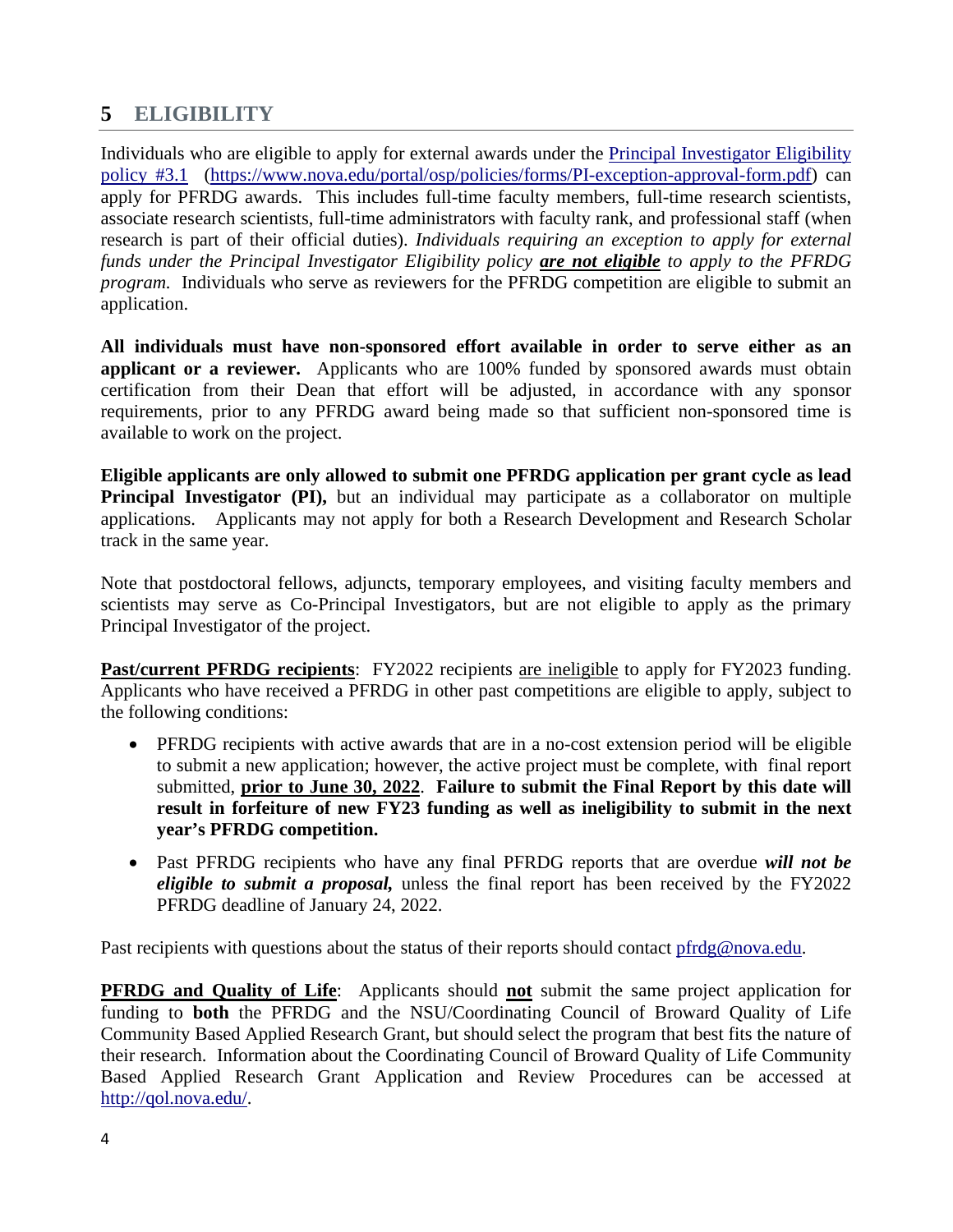# <span id="page-5-0"></span>**6 ELIGIBLE AND INELIGIBLE COSTS UNDER PFRDG**

The following items are examples of eligible expenditures for PFRDG awards:

- Students hired through the Office of Student Employment.<sup>[1](#page-5-1)</sup>
- Other temporary employee assistance.
- Equipment (to be owned by the university). Applicants are permitted to submit a brief quote (no more than one page) within their appendices to further justify their budget costs.
- Research supplies and instruments, including test materials or other specialized materials.
- Core facilities costs, lab services, or other specialized service costs needed for the research (include under "Other"). NSU core facilities should be utilized if and when the needs of the project call for core facilities available through NSU. If NSU does not have the services and an outside provider is utilized, this will not impact scoring.
- Incentive payments to human subjects involved in the research. This includes direct costs for items such as stipends, registration fees, travel allowances and/or other incentives (i.e. gift cards) paid to human subjects involved in the research project. The amount of incentive payments should be well-justified based on the research.
- Special promotional activities (i.e., advertising for special clients or student's participation, special seminars or conferences to promote activities, etc.).
- Focused travels for specific consultations/collaborations.
- Travel for formal presentation of scholarly work in professional venues.
- Travel to collect data.
- $Consultants<sup>2</sup>$

The following activities **will not be** supported through PFRDG:

- Faculty development travel (i.e., attendance at professional meetings when not presenting).
- Faculty release time or supplemental pay.
- Salaries of regular full-time/part-time employees, excluding temporary employee assistance.
- Cash advances for any non-travel related expenses.
- Payments to collaborating institutions or consultants, which exceed 30% of the total project costs (i.e., if a project budget is \$15,000 no more than \$4,500 may be requested for a subrecipient/consultant). This does not include payments to vendors for services.
- Conference travel costs for the purposes of dissemination of research results that exceed \$3,500 *(This restriction is only applicable to the Research Development Track)*. There is no limit for travel associated with field activities necessary for the research.

<span id="page-5-1"></span><sup>&</sup>lt;sup>1</sup> Student employees are permitted to work up to 20 hours a week when classes are in session and up to 37.5 hours a week when classes are not in session. The PI will determine the salary range which must be at least minimum wage. The PI must contact Patricia Chin in the Office of Student Employment after his/her account with OSP has been set up in order to create the student employment position for the award.

 $2$  Consultants are members of a particular profession or who possess a special skill who are not NSU employees. Costs of consultants are allowable when reasonable in relation to the services rendered. Payment for consultants should be comparable to the normal or customary fees charged for comparable services. Anticipated consultant services must be justified and information must be furnished on each individual's expertise, primary affiliation, daily compensation rate, and the number of days of expected service. Consultants' travel costs, including subsistence, may be included. If the applicant's project is awarded, the consultant will be asked to provide his/her insurance information and execute an independent consulting agreement. Consultants do not include commercially available vendor services.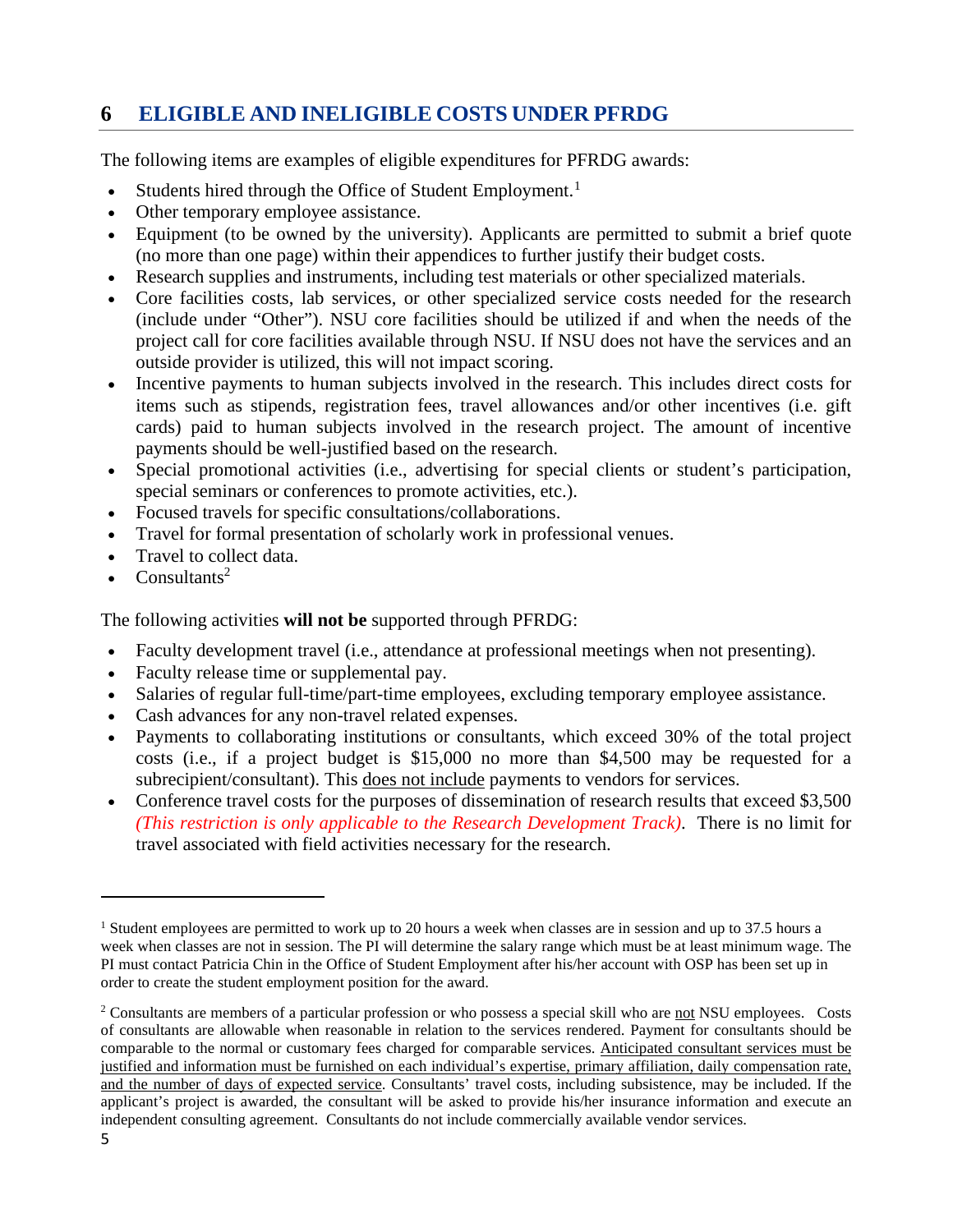# <span id="page-6-0"></span>**7 APPLICATION PROCEDURES AND REQUIREMENTS**

Proposals must be submitted via the PFRDG Application portal, which can be accessed from the PFRDG web site at [http://www.nova.edu/pfrdg.](http://www.nova.edu/academic-affairs/faculty-research-grant/index.html)

### <span id="page-6-1"></span>7.1 PROPOSAL DEADLINE AND CONTENT

Completed applications are due no later than **January 24, 2022 5:00 p.m. EST.** The completed application package must include:

- 1. General information, including personnel and other information (refer to Sections  $8.1 8.8$ )
- 2. Dean's Commitment Form (refer to Section 7.4 and 8.6 for further instructions)
- 3. Proposal Narrative and Budget (refer to Section 8.9 and 8.10 for additional instructions)
- 4. Attachments (refer to Section 8.11 for further instructions)

#### <span id="page-6-2"></span>7.2 COLLABORATIVE PROJECTS

According to NSF's Grant Proposal Guide: "A collaborative proposal is one in which investigators from two or more [academic units or] organizations wish to collaborate on a unified research project." This collaboration should work towards a common goal, be more effective with the involvement of multiple investigators and advance the mission of all participating units and/or organizations. A project identified by the applicant as a collaborative project must demonstrate true collaboration by including a description of the role of all collaborators on the project within the narrative, and for external collaborators, by providing a Letter of Commitment (see below). **Collaborative projects with entities internal and external to the university are encouraged and will receive** *up to* **an additional 5 points.** 

*External Collaborations*: If the project includes an *external collaborator*, the proposal will require a Letter of Commitment\* on official letterhead from the external collaborator. The Letter of Commitment should address:

- 1. Who is the collaborator?
- 2. What is the main purpose of the collaboration?
- 3. What is the time period of the collaboration?
- 4. What are the responsibilities of the collaborator?

Note: Whether or not an academic unit collaborates with one academic unit or five academic units, the proposal can only receive a maximum of *up to 5* extra points for collaboration. **It will be the decision of the review panel to determine if the proposal meets the criteria for collaboration and how many of the additional 5 points will be awarded. While external collaborations are documented by a Letter of Commitment\*, internal collaborations are documented by signature of the participating researcher's Dean on the Dean's Commitment form (see Section 7.4 and 8.6 on following pages), which is required for additional points to be given.**

\*Each Letter of Commitment must be uploaded as a PDF file in the **Attachment** section of the electronic proposal (see Section 8.11 below). All Letter of Commitments should be legible and readable when uploaded into the proposal application. If the Letter of Commitment for the external collaborator is not submitted with the application, *no additional points will be given*.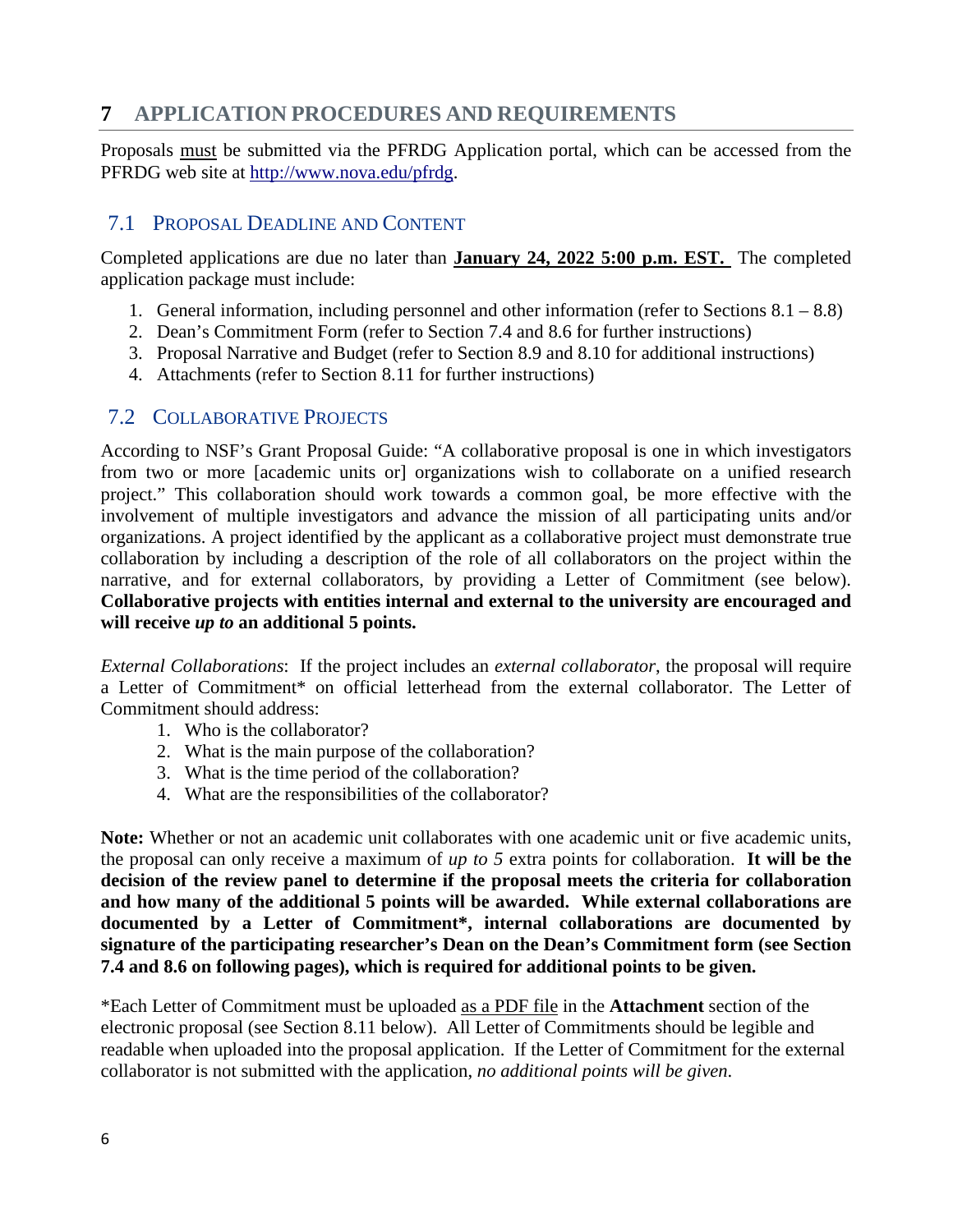## <span id="page-7-0"></span>7.3 PROJECTS INVOLVING STUDENTS

Student involvement means that one or more students will directly benefit from the project and be involved at the author-level (e.g. by participating in the production of a paper, poster or presentation from the project's results). A project identified by the applicant as a project that involves students must include a description of the students' roles on the project within the narrative. PFRDG projects that involve students at the author-level will receive *up to* an additional 5 points.

While projects involving students are strongly encouraged, **the faculty member's research should be the primary focus**, in accordance with the purpose of the PFRDG program. **To this end, support for a student's thesis or dissertation is only permissible if the PFRDG project is demonstrably advancing the PI's own research and capacity to pursue external funding, which should be evident in the proposal.**

**Note:** Whether or not an investigator involves one student or five students in the project, the proposal can only receive *up to* a maximum of 5 extra points for student involvement. **It will be the decision of the review panel to determine if the proposal meets the criteria for student involvement and how many of the additional 5 points will be awarded.**

#### <span id="page-7-1"></span>7.4 REQUIRED ACADEMIC UNIT DOLLAR MATCH AND DEAN'S COMMITMENT FORM

No less than half of the funding for the proposed PFRDG project must be covered via a match from the academic units.

Submissions must be endorsed by the Dean of the academic unit in which the project will be administratively housed (i.e., the PI's College), and by Dean(s) of other academic unit(s) participating in the collaboration, **whether or not the academic unit is providing part of the required cash match.** Such endorsement will be provided via the *Dean's Commitment Form,*  available on the PFRDG website [\[www.nova.edu/pfrdg\]](http://www.nova.edu/pfrdg).

The Dean's Commitment Form indicates each participating Dean(s)' approval for the faculty member to devote a portion of his/her non-sponsored effort to the project and must include the NSU faculty/named personnel from each academic unit, title of the proposal, and type of commitment as applicable. The form also specifies the cash match commitment from the Dean(s) to fund the proposed work. Each Dean, if applicable, must include the exact dollar amount of the match they are contributing, as well as the commitment of all other non-cash resources (for example, space, equipment, personnel time etc.) necessary to carry out the project. The total of all cash match must represent at least half of the total PFRDG request.

**Note:** The matching dollars from the academic unit(s) must represent new allocations for faculty development and must not diminish existing resources for faculty support in the academic unit(s).

It is expected that Deans be able to identify **specific commitments at the time of proposal submission**. However, if due to unforeseen reasons, it is not possible to identify the exact match arrangements at the time of submission, the following statement should be included in the Dean's Commitment Form: *"Should the proposal be awarded, the exact match will be determined as soon as possible after the award announcement."*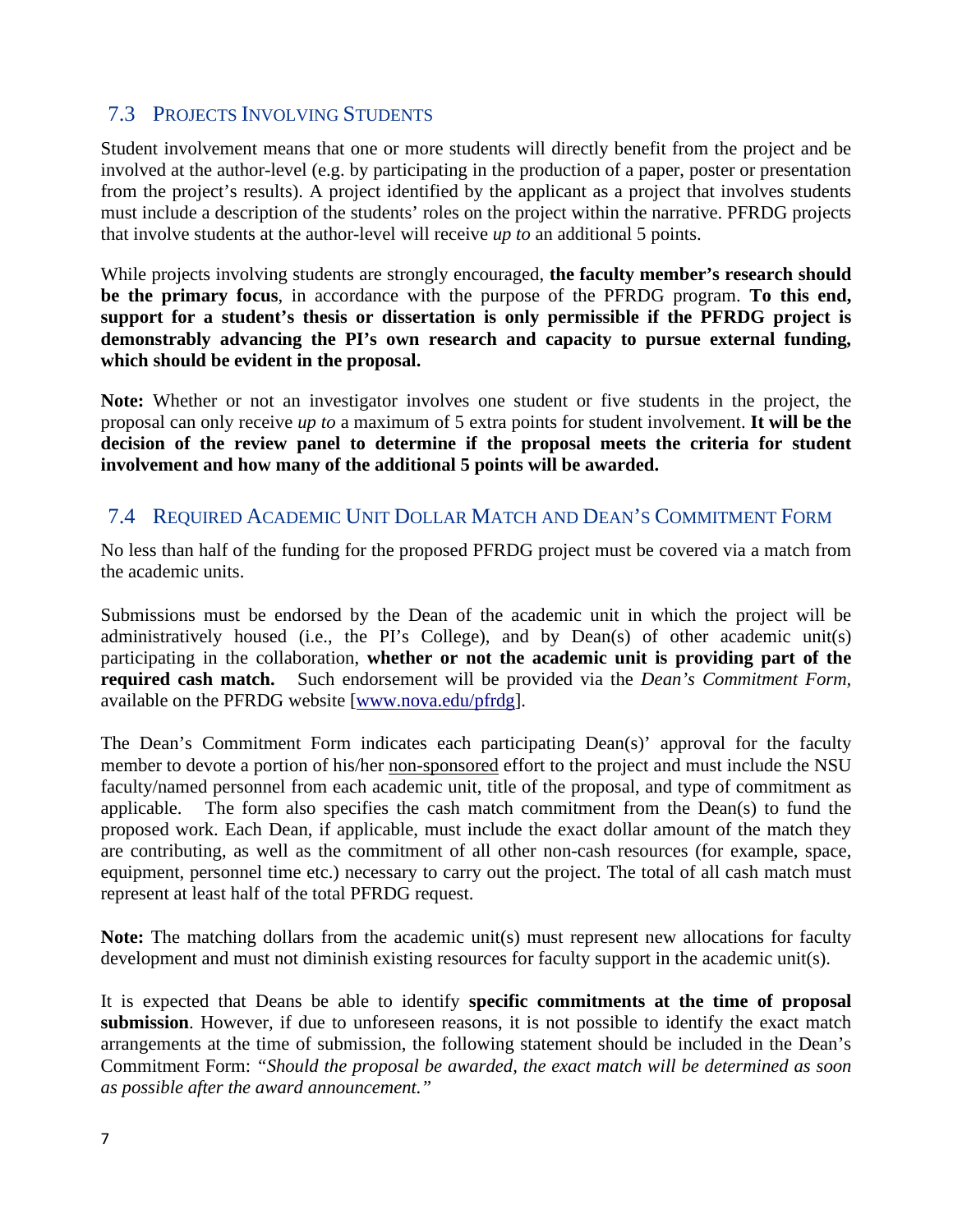In addition, PIs who would like to use a PFRDG award to meet the matching requirement of an external grant may submit a request and justification to the OSP prior to the PFRDG submission. The OSP will be responsible for obtaining approval from Dr. Gary Margules, VP-RTT. If approved by the VP-RTT, the Dean(s) must note on the Dean's Commitment Form that in the event the external grant is not funded, the Dean(s) will meet the PFRDG match requirement.

*Instructions:* The Dean's Commitment Form [\[www.nova.edu/pfrdg\]](http://www.nova.edu/pfrdg) **must** be must be uploaded as a PDF file in the **Attachment** section of the proposal (see Section 8.11 below). A separate form must be uploaded for each academic unit participating in the collaboration. The Dean's Commitment Form will address the following:

- A. Approval and support for the proposed work, including approval for the faculty member to devote a portion of his/her non-sponsored effort to the project
- B. Commitment to the indicated cash match (exact dollar match amount is required) total of all cash match must equal at least half of the total request.
- C. Commitment of all other resources (e.g., space, equipment, etc.) necessary to successfully carry out the project

# <span id="page-8-0"></span>**8 APPLICATION ORGANIZATION AND PROPOSAL CONTENT**

Applications will be completed using the PFRDG web portal, which is accessible from the PFRDG website [\[http://www.nova.edu/pfrdg\]](http://www.nova.edu/pfrdg). Applicants must develop responses for each section of the application using the fields and text boxes provided, as noted below. The application should be proofread and edited prior to submission.

#### <span id="page-8-1"></span>8.1 IMPORTANT TIPS FOR USING THE WEB-BASED PORTAL

- Complete each section of the application by clicking into the section from the left hand navigation menu. You can move between sections at any time by clicking the section name on the left.
- Save your information using the "Save" button at the top of the application. Once the application has been saved, you may go back and edit the application. *Save your information frequently.* Your information will be lost if you close or exit the application window before saving it.
- Applicants may develop their responses using a word processing software, and cutting and pasting into the web application. However, please note that some formatting in the word processing software **may not carry over** when text is copied into text fields.
- When you hit the "Submit" button, any errors within your application that will prevent submission (i.e., missing required fields, missing attachments, fields over character limits, etc.) will be highlighted in red so they can be readily identified and addressed.
- **All errors will need to be resolved before the proposal can be submitted. Please allow sufficient time to resolve any errors to ensure timely receipt of your proposal before the 5:00 p.m. deadline**.
- For additional information, please visit [http://www.nova.edu/pfrdg.](http://www.nova.edu/pfrdg)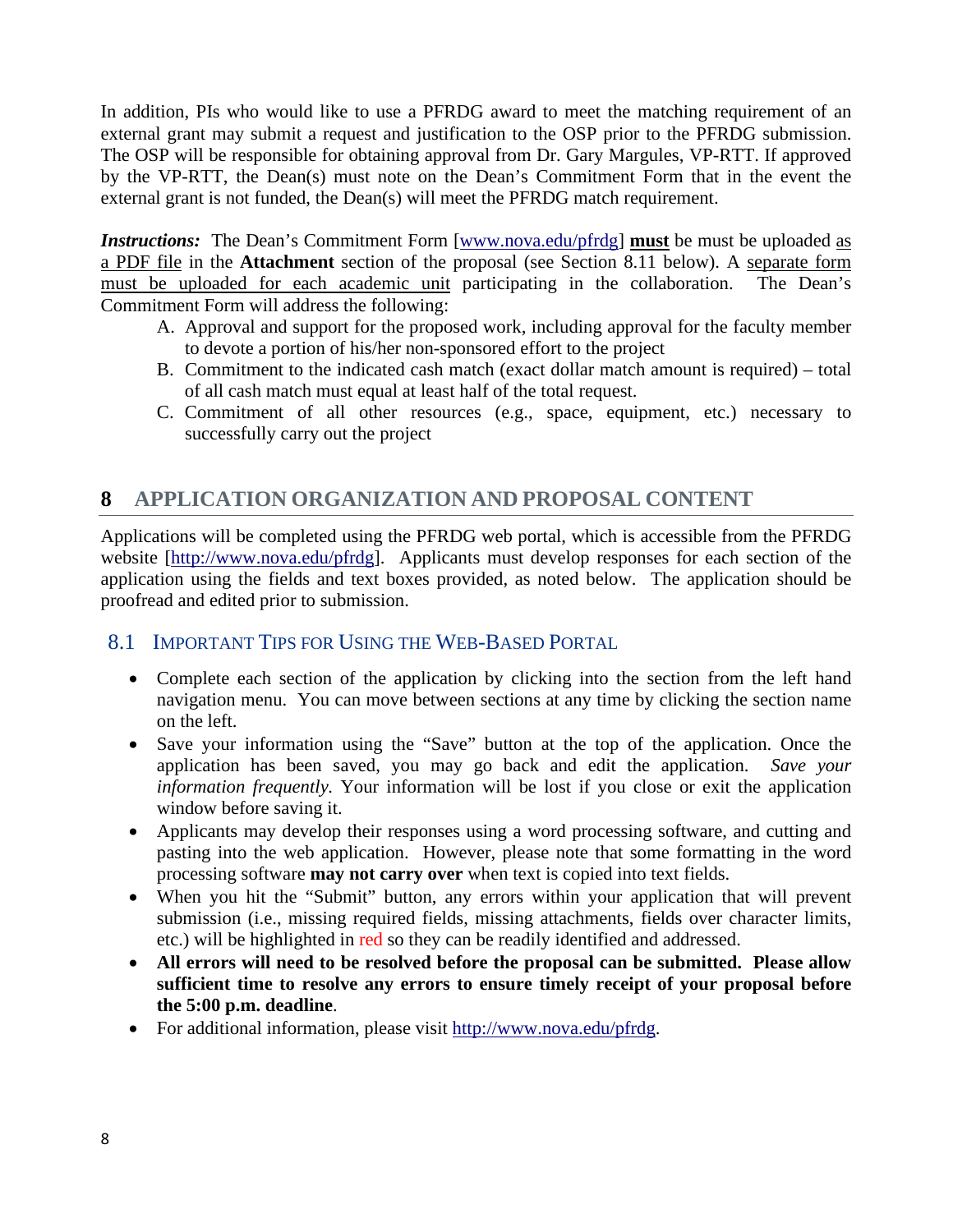#### <span id="page-9-0"></span>8.2 GENERAL INFORMATION

Include the project title, which may not exceed 81 characters, including spaces and punctuation. Identify the appropriate project track, i.e., Research Development or Research Scholar. Identify the type of research, i.e., basic, applied, or development. Specify if the research is qualitative, quantitative, or mixed methods.

#### <span id="page-9-1"></span>8.3 PRINCIPAL INVESTIGATOR (PI)

Provide the PI name, terminal degree, College/Center, Department, position title, telephone number, and email of the Lead PI (the email should populate automatically; if you have both an NSU employee and student email address, please select your employee email address). All fields are required. *Please verify accuracy, as information will be used for award/recognition purposes, if the project is funded.* You must include a Biographical Sketch for the PI in the Attachments Section (see section 8.11 below).

#### <span id="page-9-2"></span>8.4 NSU FACULTY/NAMED PERSONNEL ON PROJECT

Provide the name, terminal degree, College/Center, Department, and email address of participating NSU collaborators (up to six may be included). Please verify accuracy, as information will be used for award/recognition purposes, if the project is funded. Please make sure to describe the roles of collaborating NSU personnel in the "Roles" section of the Proposal Narrative. Include Biographical Sketches for collaborating faculty in the Attachments section (see section 8.11 below).

#### <span id="page-9-3"></span>8.5 NSU STUDENTS

Provide the name, highest earned degree, College/Center, and email address of NSU students that will be involved in the project (up to six may be included). Please verify accuracy, as information will be used for award/recognition purposes, if the project is funded. Please make sure to describe the roles of collaborating NSU students in the "Roles" section of the Proposal Narrative.

#### <span id="page-9-4"></span>8.6 DEAN'S INFORMATION

Provide the name of the lead PI's Dean, the Academic Unit and the exact dollar amount of cash match committed from the PI's College. For proposals involving collaborators from other academic units, include Dean's information for those collaborating units, and specify any cash match to be contributed, if applicable. The Dean's Commitment Form is required by the PI's College and for all other Colleges that have faculty collaborating on the proposal, whether or not a specific cash match is being provided (refer to Section 7.4 for more information). **The amount of matching listed in this section should exactly match the amounts listed on the Dean's Commitment form(s).**

#### <span id="page-9-5"></span>8.7 EXTERNAL COLLABORATORS

Indicate if the proposal will involve external collaborators (Yes/No). If "Yes", provide the External Collaborator's name, their organizational affiliation, and email address. Additional external collaborators may be listed in the text box. A separate Letter of Commitment should be provided for each collaborator in the Attachments section (see section 8.11).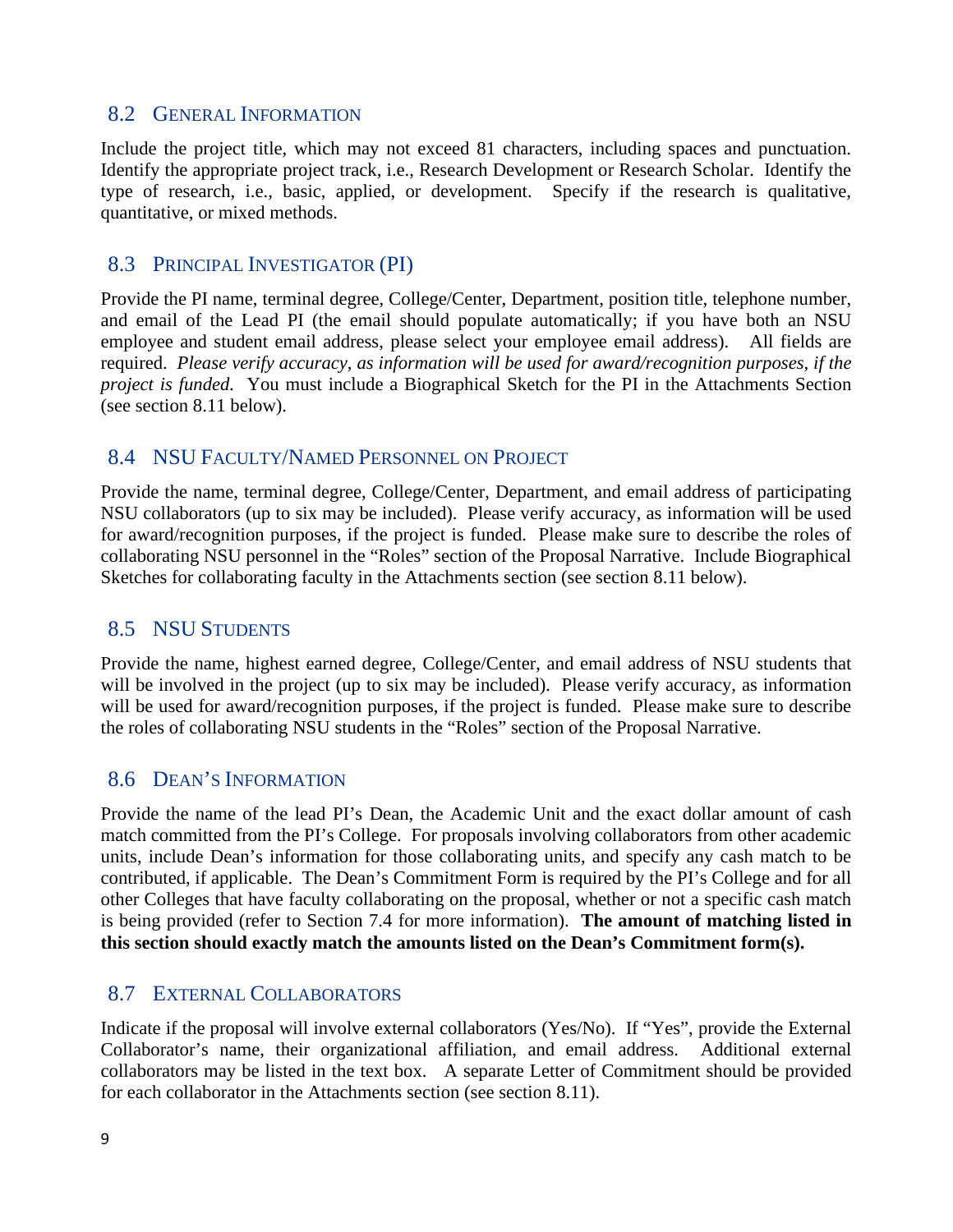#### <span id="page-10-0"></span>8.8 RESEARCH COMPLIANCE

Indicate if the project involves the use of human subjects, animal subjects, recombinant DNA and/or other biohazardous agents, radioactive materials, human stem cells, or foreign collaboration/export to a foreign location*.* While review and approval of the appropriate research compliance area is not needed at the time of application, it will be needed prior to initiation of any research for funded projects. Applicants may wish to obtain preliminary guidance that may aid in the development of their proposal. Refer to the chart below for contact information for each area.

| <b>Compliance Area</b>                                    | <b>Contact</b>                         |
|-----------------------------------------------------------|----------------------------------------|
| Human Subjects                                            | irb@nova.edu                           |
| <b>Animal Subjects</b>                                    | NSUIACUC@nova.edu                      |
| Recombinant DNA/Biohazardous Agents                       | IBC@nova.edu                           |
| Radioactive Materials                                     | RSO@nova.edu                           |
| <b>Embryonic Stem Cells</b>                               | ESCRO@nova.edu                         |
| Foreign collaboration/Export of Items to Foreign Location | Export control review pending funding. |

# <span id="page-10-1"></span>8.9 PROPOSAL NARRATIVE

All narrative responses should be written using a formal scientific style that is understandable to reviewers **who are not specialists** in your area of research. All important technical abbreviations, equations, formulae, jargon, software programs, and highly specialized terminologies should be explained in lay terms.

- **Abstract** *(limited to ~2500 characters)***:** Provide an abstract or structured summary of the proposed work, not to exceed 30 lines of text, with emphasis on need/background, rationale, methodological design and material/data analysis, and significance of the study.
- **Background and Significance** *(limited to ~12,015 characters, approximately 3 pages):* Explain the significance and innovation of the project, according to the literature. If there are no preliminary data presented, the literature should establish the basis for feasibility of the proposed work.
- **Objectives** *(limited to ~4,005 characters, approximately 1 page):* State the objectives and summarize the expected outcomes. Describe what problems or knowledge gaps will be solved by the completed project.
- **Project Description** *(limited to ~12,015 characters, approximately 3 pages):*
	- a. Include a *Plan of Work* that provides an appropriate plan for meeting objectives, with a clear explanation of activities, strategies, and/or procedures.
	- b. Identify *Potential Benefits* to the university as a result of this award.
	- c. **Methodology and Design** *(Not Needed for Research Scholar Track)* Describe your research methods and experimental design, addressing as appropriate, preliminary data, the environment (location, equipment, facilities, resources)*,* involvement of human subjects, use of animals, materials to be used, data collection tools/techniques, statistical tests/data analysis and interpretation, software/databases to be used. If the focus of the proposed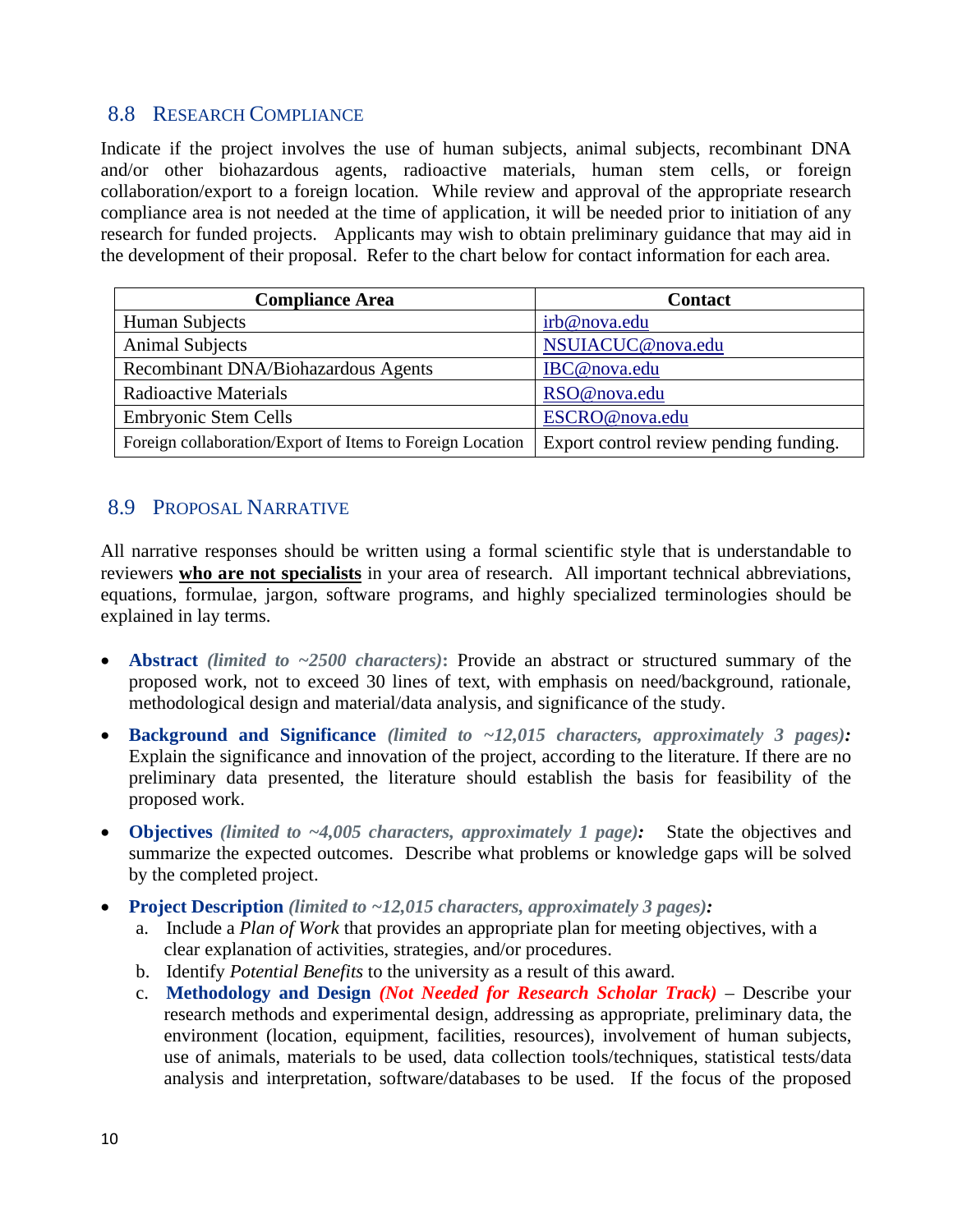project is to develop a new technology at NSU, it is important to describe how this new technology will advance the research.

• **Roles** *(limited to ~4,005 characters, approximately 1 page):* Describe the roles of the PI, collaborators, students and the work that each individual will contribute to the project. Refer to sections 7.2 and 7.3 above for information about projects involving students and collaborators.

#### • **Feasibility:**

- a. Provide a plan for how the research will be implemented, with a timelines/milestones and proposed completion date. *(limited to ~4,005 characters, approximately 1 page)*
- b. Describe the location(s) where the work will be conducted and administratively placed (in what academic unit). *(limited to ~4,005 characters, approximately 1 page)*
- c. Describe what challenges may cause the project to fail to meet is objectives, and how you plan to resolve problems if they occur. *(limited to ~4,005 characters, approximately 1 page)*
- d. Past PFRDG Performance *(limited to ~2,003 characters, approximately ½ page)*: If you have received a PFRDG award in the last 3 years, for your most recently completed award, please provide:
	- 1) The award number, amount and period of support for the project;
	- 2) The title of the project;
	- 3) A summary of the results/description of outputs and outcomes (include a copy of the Final Report submitted to the OSP as an attachment);
	- 4) Publications resulting from the award;
	- 5) If appropriate, a description of the completed work's relationship to the proposed work.
- **Budget Narrative** *(limited to ~4,005 characters, approximately 1 page):* Requested costs are explained in sufficient detail to demonstrate they are reasonable and necessary the project's objectives/activities. Research-related and conference-related travel should be relevant and necessary to the work or dissemination of project results. Failure to adequately justify any expense in relation to the objectives of the project could negatively impact the proposal score. The budget narrative should align to the "Line Item Budget" section of the application (see section 8.10 below). Research Development requests may not exceed \$15,000. Research Scholar requests may not exceed \$3,000.
- **Dissemination** *(limited to ~2,003 characters, approximately ½ page):* Explain how the findings and/or new technologies will be disseminated to a wider audience.
- **External Funding** *(Not Needed for Research Scholar Track) (limited to ~2,003 characters, approximately ½ page):* As part of the Research Development Track's goal for external funding, PI's are required to submit to an external sponsor within 15 months after the award close date. In this section, provide a detailed explanation of your plans to obtain external funding which could include the following:
	- a. *A description of the external funding opportunities to which you plan to apply.* Include the funding agency, anticipated due date, length of award, award ceiling, and how the opportunity is appropriate to your project.
	- b. *A proposal action plan and timeline of activities for a potential proposal submission to an external funding entity.* The timeline must demonstrate that the development of the proposal submission will be completed 15 months after the end date of the award.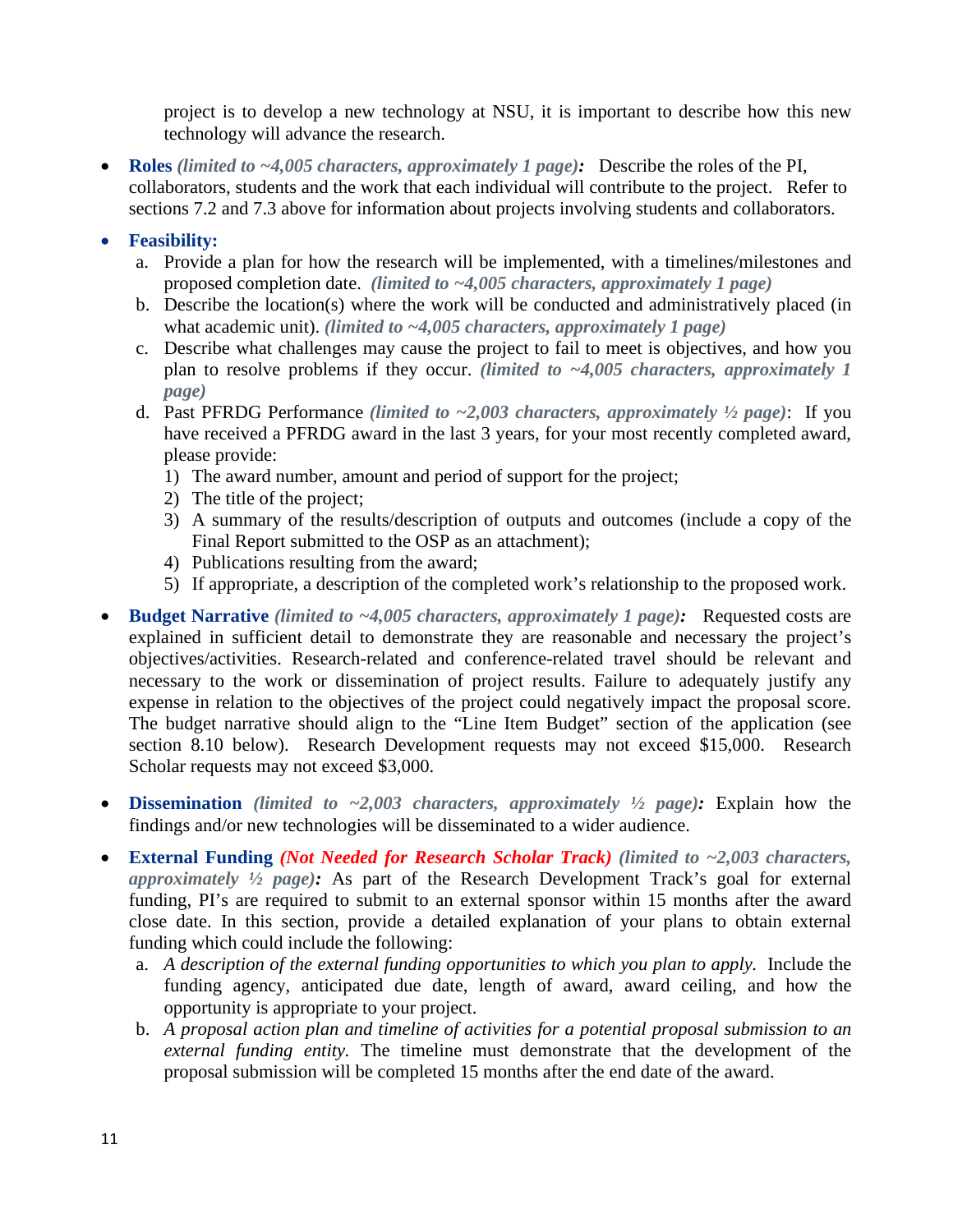c. A publication plan with targeted journals listed, or for projects focused on developing a new technology at NSU, describe how the new technology will increase the investigator's capacity to apply for and obtain external funding.

# <span id="page-12-0"></span>8.10 LINE ITEM BUDGET

Provide a line item budget, using the fields provided (refer to examples of eligible and ineligible costs described in section 6) to show your calculations. Make sure the line item budget is consistent with the budget narrative description. Research Development requests may not exceed \$15,000. Research Scholar requests may not exceed \$3,000.

# <span id="page-12-1"></span>8.11 ATTACHMENTS

*Files should be Uploaded Separately as an Adobe PDF for each Attachment***:**

- **References Cited (required):** This section must include bibliographic citations only and must not be used to provide parenthetical information outside of the Project Description.
- **Deans Commitment Form(s) (required):** Completed Deans Commitment Form should be uploaded as a separate attachment for **each** Dean for collaborating academic units, and should outline the respective portion of the required match and other resources supporting the project.
- **Curriculum Vitae/Biographical Sketches (required):** Upload for all named personnel.
- **Final Report (past recipients only):** Attach the final report of your last funded PFRDG application within the last 3 years, if applicable.
- **Letters of Collaboration (required for external collaborators):** Upload for each external collaborator.
- **Other Attachments (optional) –** You may attach a file to show images that cannot be pasted into the text responses that are essential to understanding. Reference should be clear within the proposal text.

# <span id="page-12-2"></span>**9 PROPOSAL REVIEW PROCESS**

Proposals are screened and a 24 hour cure period may be given to address issues of non-compliance. If the proposal is not in compliance after the cure period, it will be returned to the applicant without review; proposals in compliance will be forwarded electronically to a review panel.

Proposals will be reviewed and rated by a panel comprised of NSU faculty/researchers, including past PFRDG awardees. Panels conduct reviews of all proposals and collaboratively determine the rating and ranking for each. **Applicants are reminded to write their proposals for a general audience and provide sufficient explanation of any technical information so content is understandable to non-experts in the field.** Jargon should be avoided.

Panel(s) are led by the panel chair chosen by the VP-RTT. Panel chair(s) are responsible for facilitating panel review sessions, as overseeing collection of reviewer scores. The final summative score will be submitted to the OSP, thereby attesting to the validity of the scores.